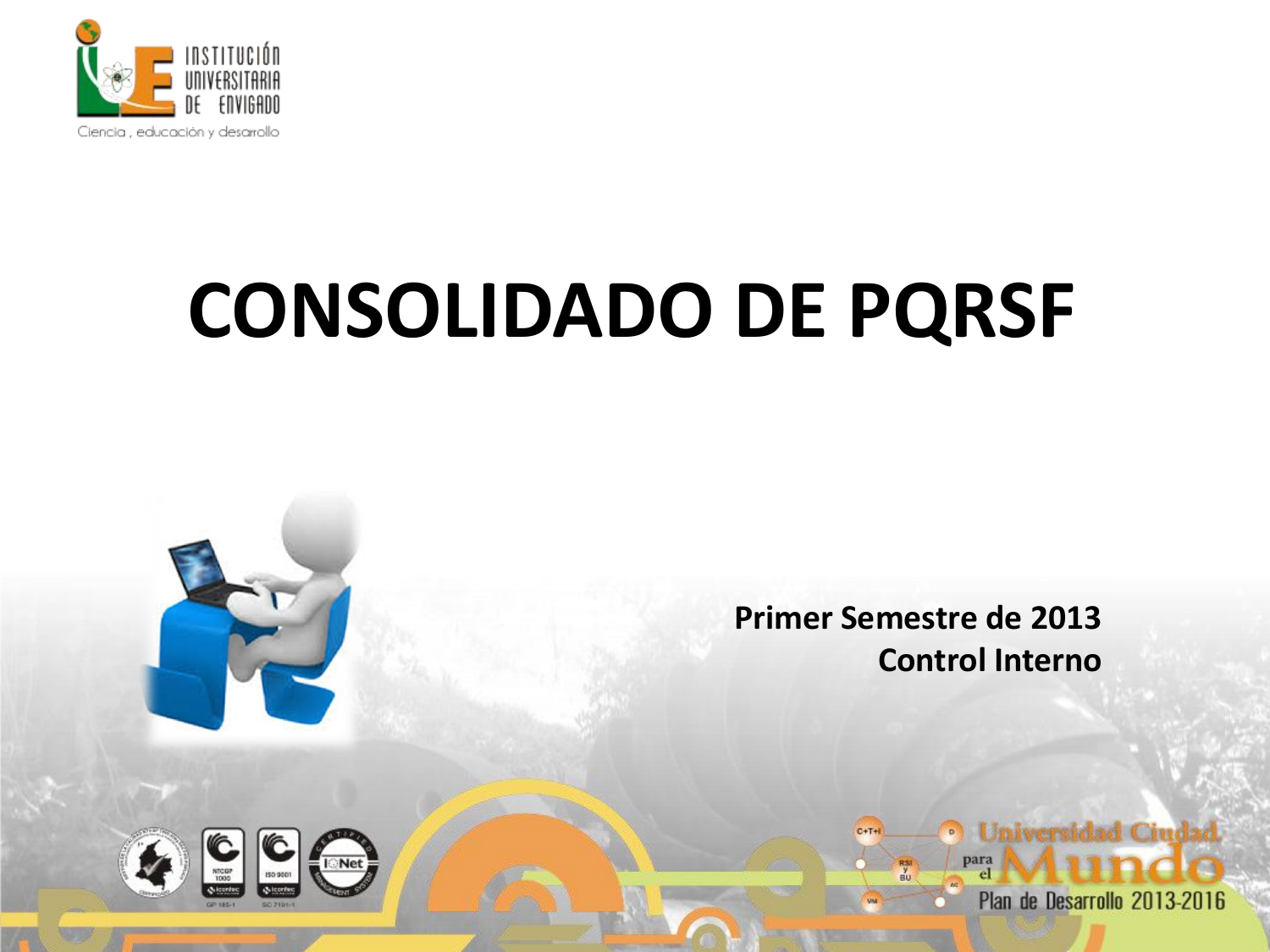## **CONSOLIDADO DE PQRSF**

| <b>IDENTIFICACIÓN</b>                                             | <b>ACADEMICO</b> | <b>ADMINISTRATIVO</b>          | <b>FINANCIERO</b> | <b>HORARIO</b> | <b>INFRAESTRUCTURA</b> | <b>TOTAL</b><br><b>GENERAL</b> |
|-------------------------------------------------------------------|------------------|--------------------------------|-------------------|----------------|------------------------|--------------------------------|
|                                                                   |                  |                                |                   |                |                        |                                |
| DESCUENTO EN EL ARRIENDO FOTOCOPIADORA<br><b>ACCION DE TUTELA</b> |                  | $\mathbf{1}$<br>$\overline{a}$ |                   |                |                        | $\mathbf{1}$<br>$\overline{a}$ |
|                                                                   |                  |                                | 28                |                |                        | 28                             |
| ACUERDO DE PAGO<br><b>ADICION DE MATERIAS</b>                     | 63               |                                |                   |                |                        |                                |
|                                                                   | $\mathbf{1}$     |                                |                   |                |                        | 63<br>$\mathbf{1}$             |
| APLAZAMIENTO DE MONOGRAFIA                                        | $\overline{z}$   |                                |                   |                |                        | $\overline{z}$                 |
| <b>CAMBIO DE ASESOR</b>                                           |                  |                                |                   |                |                        |                                |
| <b>CAMBIO DE HORARIO</b>                                          | $\mathbf{1}$     |                                |                   | 84<br>13       |                        | 85<br>13                       |
| <b>CAMBIO DE JORNADA</b>                                          |                  |                                |                   |                |                        |                                |
| <b>CAMBIO DE PRACTICA</b>                                         | $\overline{4}$   |                                |                   |                |                        | $\overline{4}$                 |
| <b>CANCELACION DE MATERIA</b>                                     | 31               |                                |                   |                |                        | 31                             |
| <b>CERTIFICACION</b>                                              | $\overline{z}$   | 8                              |                   |                |                        | 15                             |
| CERTIFICACION DE PERSONAS EGRESADAS                               | $\mathbf{1}$     |                                |                   |                |                        | $\mathbf{1}$                   |
| <b>CERTIFICACION LABORAL</b>                                      |                  | 5                              |                   |                |                        | 5                              |
| <b>CERTIFICADO DE ESTUDIOS</b>                                    | $\overline{a}$   |                                |                   |                |                        | $\overline{a}$                 |
| <b>COMITÉ DEL SEA</b>                                             | $\mathbf{9}$     |                                |                   |                |                        | $\mathbf{9}$                   |
| <b>CREACION DE NUEVO GRUPO</b>                                    | 16               |                                |                   |                |                        | 16                             |
| DAÑOS EN LAS INSTALACIONES GRAL                                   |                  | 3                              |                   |                | 15                     | 18                             |
| DESCUENTO EN EL ARRIENDO DE FOTOCOPIADORA                         |                  | $\mathbf 1$                    |                   |                |                        | $\mathbf 1$                    |
| <b>DEVOLUCION DE DINERO</b>                                       |                  |                                | 42                |                |                        | 42                             |
| DEVOLUCION DE DINERO DE MATRICULA                                 |                  |                                | 49                |                |                        | 49                             |
| FALTA DE ATENCION A UNA SOLICITUD                                 |                  | $\mathbf{1}$                   |                   |                |                        | $\mathbf{1}$                   |
| FINANCIACION DE MATRICULA                                         |                  |                                | 5                 |                |                        | 5                              |
| FINANCIACION DE NIVELES DE INGLES                                 |                  |                                | 16                |                |                        | 16                             |
| FINANCIACION DE VACACIONAL                                        |                  |                                | 21                |                |                        | 21                             |
| <b>HOMOLOGACION DE MATERIAS</b>                                   | 69               |                                |                   |                |                        | 69                             |
| INCONVENIENTE CON PAGO DE MATRICULA                               | $\mathbf 1$      |                                | 8                 |                |                        | $\mathbf{9}$                   |
| <b>INFORMACION DE ESTUDIANTES</b>                                 |                  | $\mathbf{1}$                   |                   |                |                        | $\mathbf{1}$                   |
| <b>INFORMACION DE GASTOS</b>                                      |                  | $\mathbf{1}$                   |                   |                |                        | $\mathbf{1}$                   |
| <b>INGRESO</b>                                                    | $\mathbf{1}$     |                                |                   |                |                        | $\mathbf{1}$                   |
| MODIFICACION DE CONTRATO                                          |                  | $\mathbf{1}$                   |                   |                |                        | $\mathbf{1}$                   |
| PERMISO PARA MATRICULA                                            | 5                |                                |                   |                |                        | 5                              |
| PERMISO PARA SEGUIR CON FOTOCOPIADORA                             |                  | $\mathbf{1}$                   |                   |                |                        | $\mathbf{1}$                   |
| PROBLEMAS CON RED                                                 |                  |                                |                   |                | 19                     | 19                             |
| PRORROGA ENTREGA DE GRADO                                         | 6                |                                |                   |                |                        | 6                              |
| PRORROGA ENTREGA DE TRABAJO DE GRADO                              | $\mathbf{1}$     |                                |                   |                |                        | $\mathbf{1}$                   |
| <b>QUEJA DE DOCENTE</b>                                           | $\overline{4}$   | 27                             |                   |                |                        | 31                             |
| <b>REAJUSTE DE MATERIAS</b>                                       | $\mathbf{1}$     |                                |                   |                |                        | $\mathbf{1}$                   |
| <b>SALDO A FAVOR</b>                                              |                  |                                | 51                |                |                        | 51                             |
| SOLICITA COPIA DE CONTRATO                                        |                  | $\mathbf{1}$                   |                   |                |                        | $\mathbf{1}$                   |
| SOLICITA EXAMEN DE SUFICIENCIA                                    | $\mathbf{1}$     |                                |                   |                |                        | $\mathbf{1}$                   |
| SOLICITA INFORMACION                                              |                  | $\mathbf{1}$                   |                   |                |                        | $\mathbf{1}$                   |
| SOLICITA INFORME DE RECURSOS                                      |                  | $\mathbf{1}$                   |                   |                |                        | $\mathbf{1}$                   |
| SOLICITUD DE CASILLERO                                            |                  |                                |                   |                | 3                      | 3                              |
| SOLICITUD DE EXAMEN DE SUFICIENCIA                                | $\mathbf{1}$     |                                |                   |                |                        | $\mathbf{1}$                   |
| SOLICITUD DE EXAMEN ESPECIAL                                      | 124              |                                |                   |                |                        | 124                            |
| SOLICITUD DE INFORMACION                                          | 41               | 58                             | $\overline{2}$    |                | $\mathbf{1}$           | 102                            |
| SOLICITUD DE INFORMACION DE CONTRATACION                          |                  | $\mathbf{1}$                   |                   |                |                        | ${\bf 1}$                      |
| SOLICITUD DE INFORMACION DE ESTUDIANTES                           | $\mathbf{1}$     | ${\mathsf S}$                  |                   |                |                        | 6                              |
| SOLICITUD DE INSENTIVO ACADEMICO                                  | $\mathbf 1$      |                                | 38                |                |                        | 39                             |
| SOLICITUD DE NOTAS                                                | 8                |                                |                   |                |                        | 8                              |
| SOLICITUD DE PRACTICANTES                                         | 6                |                                |                   |                |                        | 6                              |
| SOLICITUD DE REINGRESO                                            | 10               |                                |                   |                |                        | 10                             |
| SOLICITUD DESCUENTO POR PARENTESCO                                |                  |                                | 32                |                |                        | 32                             |
| SOLICITUD INSENTIVO DEL SISBEN                                    |                  |                                | 5                 |                |                        | 5                              |
|                                                                   |                  |                                |                   |                |                        |                                |
| <b>TOTAL GENERAL</b>                                              | 425              | 121                            | 297               | 97             | 38                     | 978                            |
|                                                                   |                  |                                |                   |                |                        |                                |